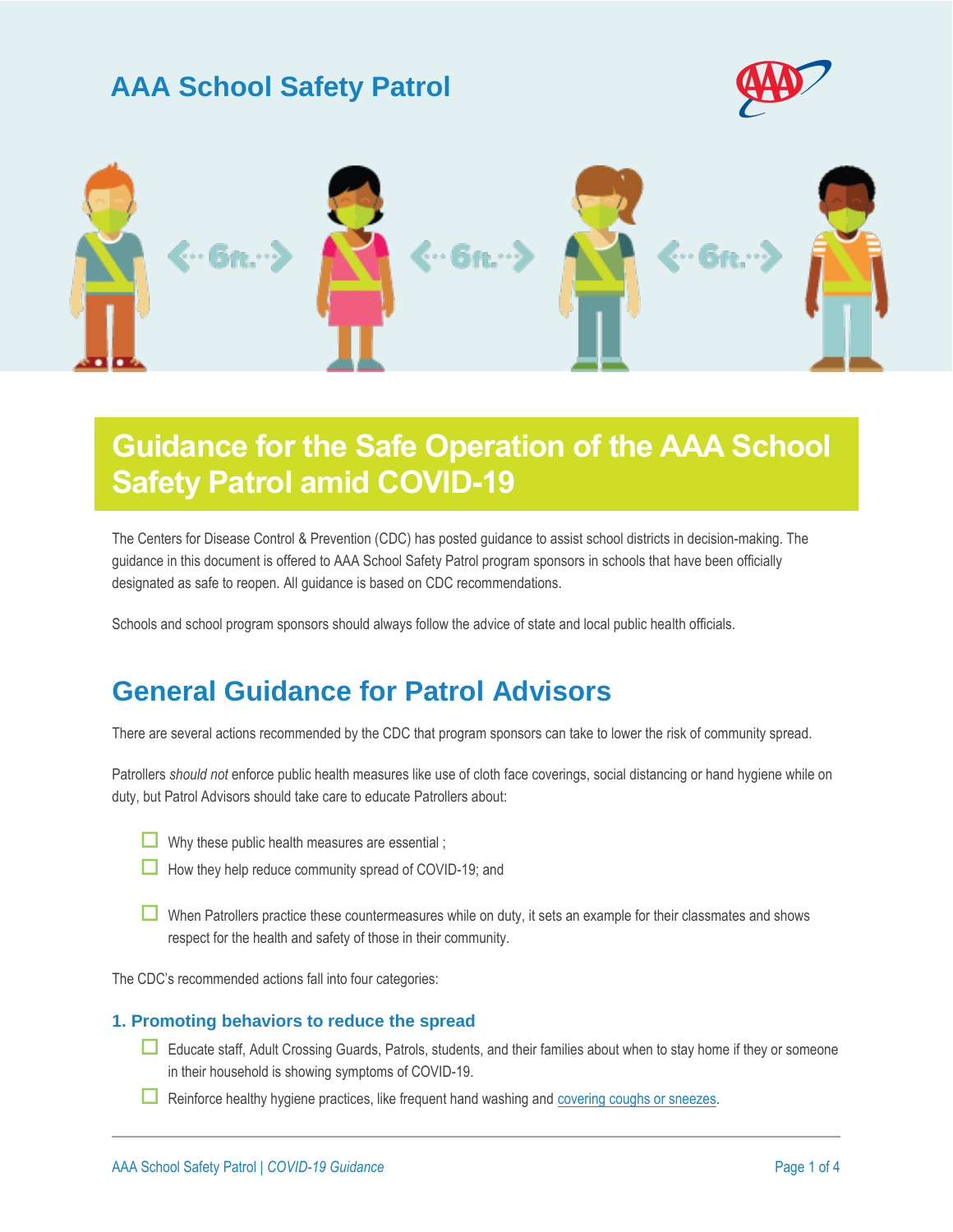- **Patrol Advisors should ensure the Patrol has adequate supplies to support healthy hygiene behaviors (e.g., soap, hand** sanitizer with at least 60% alcohol, paper towels, disinfectant wipes, and no-touch trash cans).
- $\Box$  [Cloth face coverings](https://www.cdc.gov/coronavirus/2019-ncov/prevent-getting-sick/cloth-face-cover.html) may be challenging for students to wear all day, but are encouraged by the CDC to help keep [children healthy during the COVID-19 outbreak.](https://www.cdc.gov/coronavirus/2019-ncov/daily-life-coping/children.html)

#### **2. Maintaining healthy environments**

- Ensure that Patrol equipment is wiped down frequently using CDC-approved disinfectant, especially after each shift. Consider engaging the Patrollers to help with this routine as part of their regular duties.
- Schools may consider offering each Patroller their equipment (belt, badge, poncho, and flag) to help minimize contact. Check with your local AAA Club regarding Patrol supplies.
- Schools may consider shifting Patrol meetings to outdoors and minimize the sharing of high-touch materials like electronic devices.
- Patrol Advisors could opt to individually label containers or cubbies for each member of the Patrol to limit contact.
- All reasonable consideration should be made to create social distancing on school buses and near vehicles, including the placement of Bus Patrols relative to other students.
- Physical indicators like tape on the floor or chalk on sidewalks can help Patrols distance themselves from others.

#### **3. Maintain healthy operations**

- **Limit group size when assembling Patrols. Consider staggering shifts throughout the school week, and during arrivals** and dismissals where Patrols assist.
- **Pursue virtual training over face-to-face training.** To help, schools can access this onlin[e training tool,](https://www.dot.state.mn.us/mnsaferoutes/training/student%20safety%20patrol%20training/student%20safety%20patrol.html) developed by the Auto Club Group and the Minnesota Safe Routes to School.
- Consider who will be the adult Patrol Advisor on-call, should the Advisor become ill.

#### **4. Preparing for when someone gets sick**

- Ensure Patrollers and their families know they should not come to school if sick, and have a back-up plan for Patrol posts if someone is out.
- Immediately notify school officials if someone becomes sick with COVID-19 symptoms, tests positive for COVID-19, or is exposed to someone with COVID-19.

### **Considerations Based on Where Patrollers are Posted**

#### **Crosswalk Patrollers**

- Ensure Patrollers place backpacks and other belongings in designated areas at the school before heading to posts.
- $\Box$  If your school requires the use of cloth face coverings, Patrollers should consider them a part of their Patrol uniform. Check with your local AAA club about ordering [Safety Patrol branded masks.](https://publicaffairsresources.aaa.biz/wp-content/uploads/2020/06/SSP_MASKS.jpg)
- If your Patrol wears face coverings, adapt your communication protocols to ensure effective communication when someone's face is covered (i.e., use of whistles, hand signals, signs, etc.)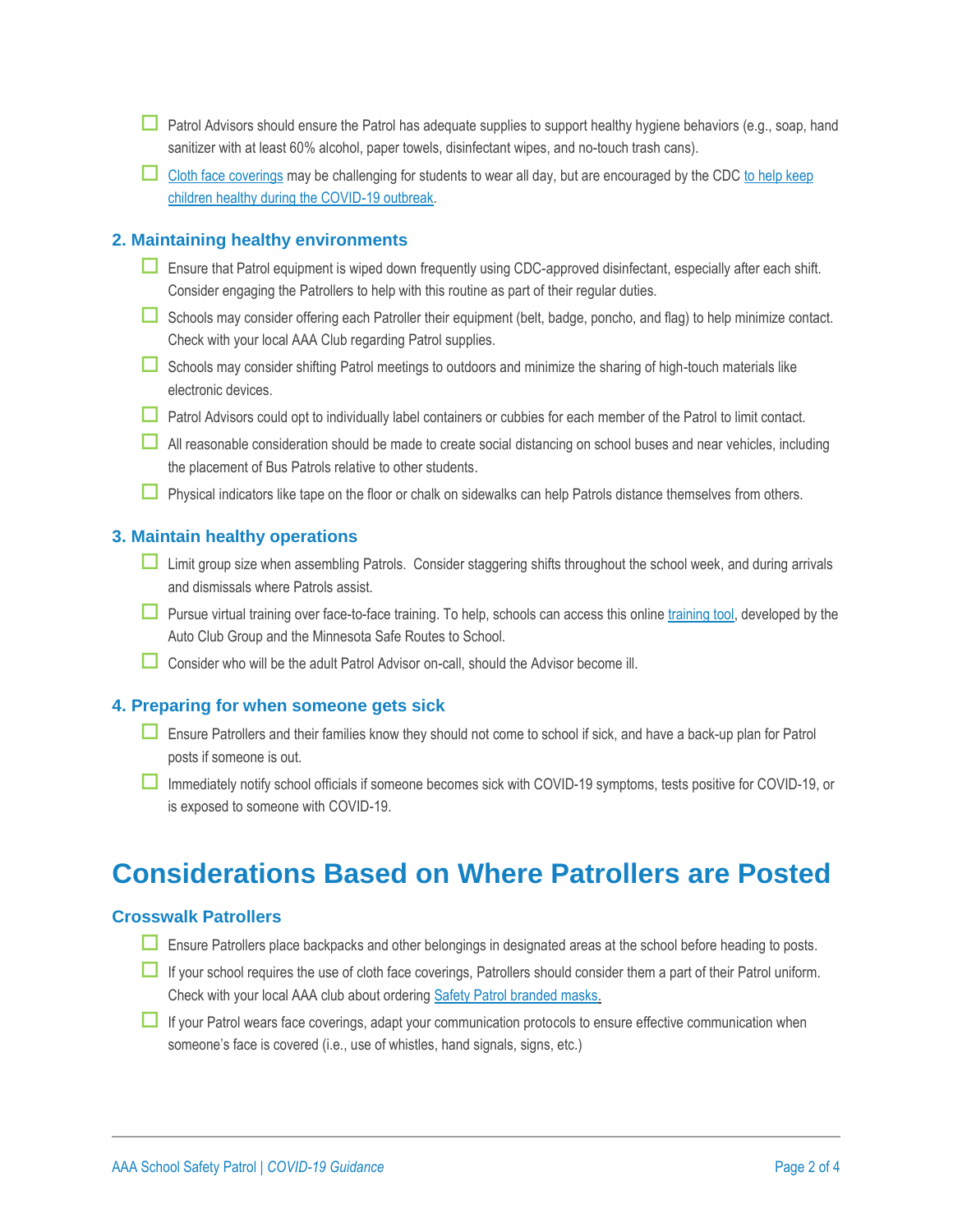- Consider moving Patrols from traditional crosswalk post near the school grounds and move the Patrol post closer to monitor only the areas immediately near the school, including the front of the school, drop-off zones, and inside hallways.
- At their post, Patrollers stand at least one foot back from the curb in a comfortable position, and at least six feet away from other students.
- $\Box$  Patrollers can use the holding position when students arrive at their post and set tape or another marker six feet away to encourage safe social distancing. Adult leadership at the school should enforce that other students stand a minimum of six feet apart from the Patroller while they are in the holding position.

#### **Valet Service in Drop-Off Zones**

- Ensure social distancing is possible for Patrollers at drop-off zones. To maintain a safe distance between cars and other students, Patrollers should be evenly spaced at least a car's length apart. Schools should consider spacing vehicles even farther apart and marking safe distances with cones and tape.
- $\Box$  Patrollers should observe students enter and exit the vehicle, but not assist. Instead, the Patroller can stand six feet from the vehicle and observe the student exiting the vehicle, then thank the driver by giving a hand signal or verbal command to indicate he or she is clear of the vehicle. The vehicles would then be waved through the exit by an adult.
- The Advisor or supervising adult will courteously address drivers who park their cars in the drop-off lanes and attempt to exit their vehicles; they will also courteously address any social distancing issues.

#### **School Bus Patrols**

The objective of a traditional School Bus Patrol is to assist in transporting students to and from school safely. Still, the future of bus transportation will look drastically different when schools return.

- To further support the program, there must be an educational effort emphasizing proper conduct for entering, riding, and exiting the bus.
- Patrol Advisors are encouraged to ensure that Patrols have access to small, personal hand sanitizers for individual use throughout the day. All bus occupants (students and drivers) should be encouraged to utilize hand sanitizer upon entry to the school bus and again upon exiting the vehicle. Additional safety guidelines on school bus safety are available from [CDC](https://www.cdc.gov/coronavirus/2019-ncov/community/organizations/bus-transit-operator.html) and [The National Association for Pupil Transportation.](https://www.napt.org/content.asp?contentid=275)

#### **Walking School Bus**

When schools resume, many students may opt to walk or bike. Walking Schools Bus Patrols (and the adult supervisor of the caravan) should maintain a safe distance of at least six feet between individuals.

#### **Flag Duty**

■ Schools may wish to suspend flag duty for Patrols since it typically takes more than one Safety Patroller to properly lower and fold the flag. This task would be challenging while maintaining social distancing.

## **Guidance for Conduct of Patrol Meetings**

Meetings should take place once a month as scheduled by the Advisor at the beginning of each school year. Where feasible, meetings should be virtual or held outdoors if conducted in-person.